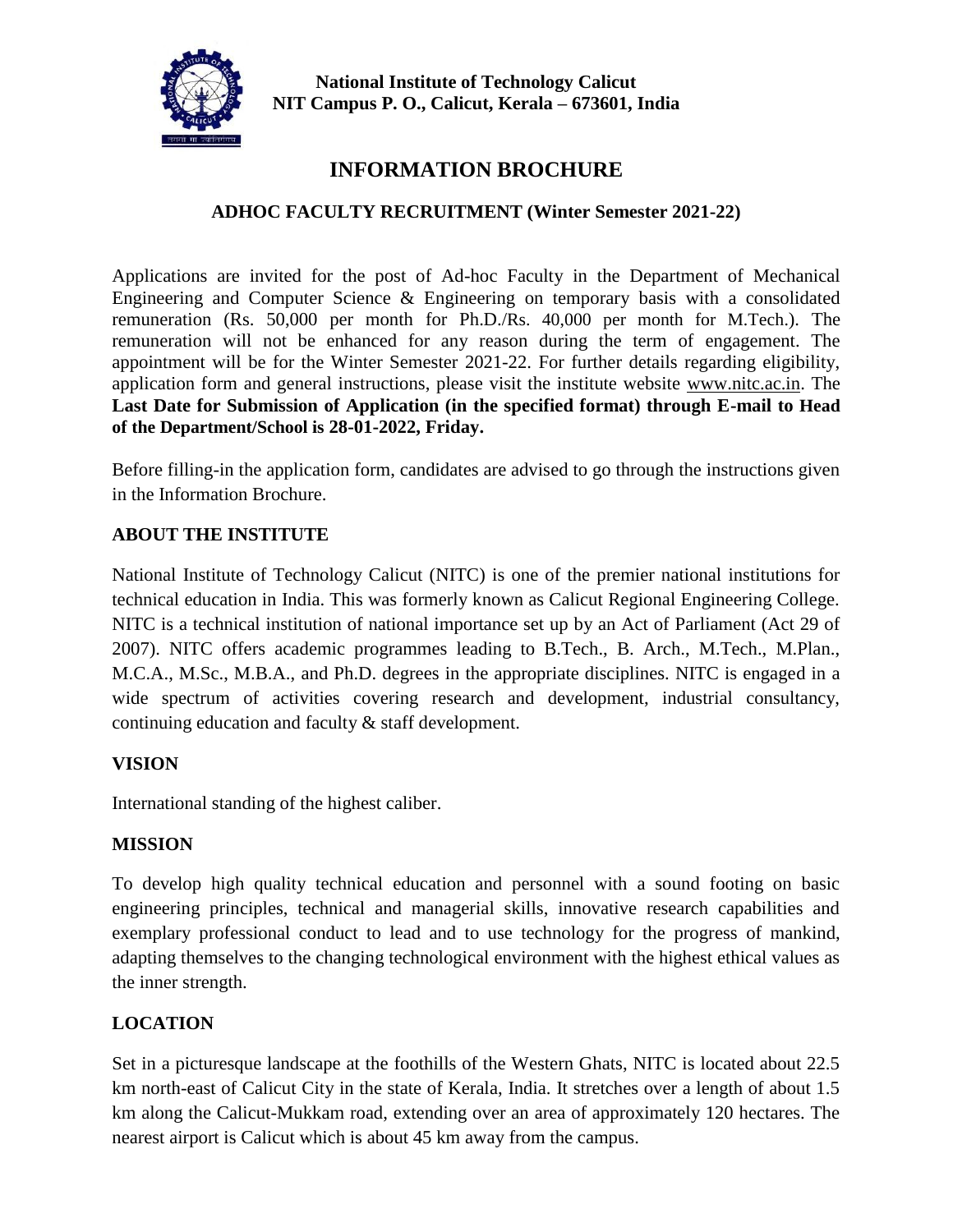### **INFRASTRUCTURE FACILITIES**

The Institute has well equipped library, computer centre, seminar halls, lecture hall complexes, various laboratories in different departments, workshops, hostels for accommodating students, quarters/apartments for faculty and staff, health care centre and adequate facilities for sports, games and co-curricular activities. The main computer centre, which is open 24 hours a day, has all the relevant software packages and latest computers with internet facilities. To provide service to the campus residents, State Bank of India, Post Office, Canteen& Co-operative Store are also functioning in the campus.

# **GENERAL INFORMATION FOR APPLICATION TO ADHOC FACULTY**

- Applications in the specified format (available at **www.nitc.ac.in**) and sent by e-mail to the concerned Head of the Department/School will only be considered.
- The last date for online application is **28-01-2022, Friday.**
- Reservations are applicable as per Govt. of India norms.
- Mere eligibility will not vest any right on any candidate for being called for interview. In all matters, the decision of the institute will be final.
- Canvassing in any manner will be result in disqualification of the candidate.
- **Shortlisted candidates for interview will be intimated though email/mobile only. No separate call letter for interview will be issued.**
- The shortlisted candidates will be required to appear for the interview via online-mode on 07<sup>th</sup> February, 2022. During the Interview the candidate might be asked to give a presentation on their area of specialization.
- No request for change of interview schedule shall be entertained.
- No TA/DA shall be payable and the candidates are required to make necessary boarding and lodging arrangements on their own
- **Selected candidates will be informed by e-mail/mobile and they are expected to join immediately.**
- Candidates who have completed Ph.D/M.Tech. in the academic year 2020-21 have to produce the Degree Certificate / Provisional Degree Certificate at the time of interview, failing which they will not be considered for interview.
- The candidates are required to produce the copy of following documents along with the application,
	- (i) Valid Photo-ID
	- (ii) Date of birth certificate
	- (iii) All academic / professional certificates (Mark lists of all semesters/years and Degree/Provisional certificate of Ph.D., PG, and UG Programmes undergone)
	- (iv) Category certificate for SC/ST
	- (v) Category certificate for EWS/OBC (Non-Creamy Layer) obtained on or after 01/04/2021
	- (vi) Category certificate for PwD
	- (vii) Experience certificate
	- (viii) Re-prints of research publications
	- (ix) Any other information related to eligibility
- Applications without complete information/supporting documents will be rejected.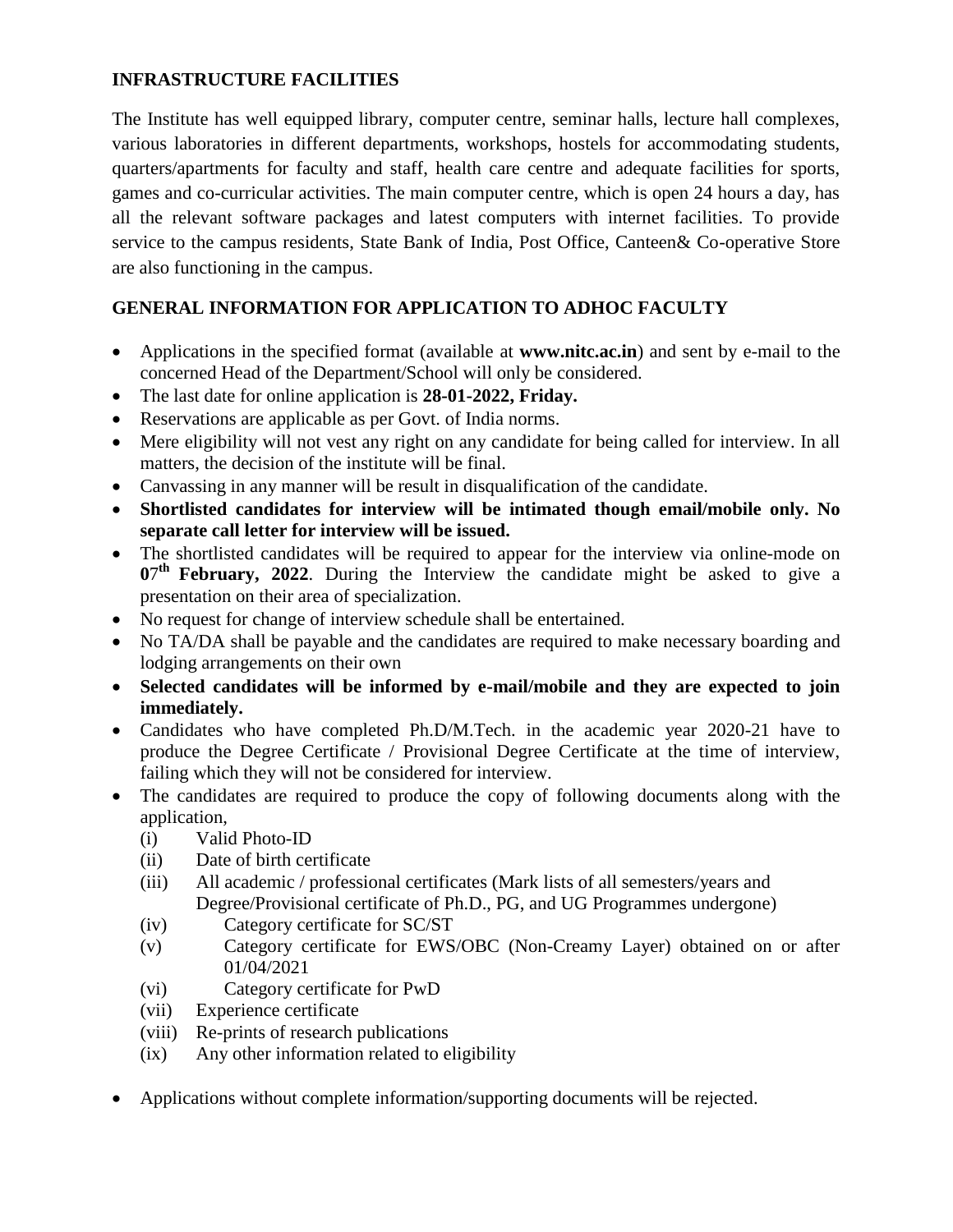### **Details of Qualification:**

| SI.<br>No.                  | <b>Department/School</b>                                     | <b>HOD's E-mail ID</b> | <b>Number</b><br>of Ad-hoc<br><b>Faculty</b><br><b>Required</b> | <b>Qualification</b>                                                                                                                                                                                                                                                            |
|-----------------------------|--------------------------------------------------------------|------------------------|-----------------------------------------------------------------|---------------------------------------------------------------------------------------------------------------------------------------------------------------------------------------------------------------------------------------------------------------------------------|
|                             | Department of<br>Mechanical<br>Engineering                   | hodmed@nitc.ac.in      | 05                                                              | Ph. D/M. Tech in Industrial<br>Engineering/Management or<br>related areas.<br>First Class both at<br>UG and PG Level (60% or<br>$6.5/10 \text{ CGPA}$ ).                                                                                                                        |
| $\mathcal{D}_{\mathcal{L}}$ | Department of<br><b>Computer Science</b><br>&<br>Engineering | hodcsed@nitc.ac.in     | 01                                                              | Ph.D. / M. Tech. in Computer<br>Science and Engineering or<br>equivalent after a professional<br>Bachelors Degree of 4 or more<br>year's duration in the relevant<br>branch of Engineering.<br>First Class both at UG and PG<br>Level $(60\% \text{ or } 6.5/10 \text{ CGPA}).$ |

## **DETAILS OF REMUNERATION**

| <b>Qualification</b> | <b>Consolidated Remuneration per Month</b> |
|----------------------|--------------------------------------------|
| Ph.D.                | $Rs. 50,000/$ -                            |
| M.Tech               | $Rs. 40,000/$ -                            |

### **INTERVIEW SCHEDULE**

| Department/School                    | Date, Time of Interview and Venue |
|--------------------------------------|-----------------------------------|
| Department of Mechanical Engineering | 07.02.2022, Monday, 8.30 A.M.     |
| Department of Computer Science and   | (Online mode only)                |
| Engineering                          |                                   |

### **HOW TO APPLY?**

Applications in the specified format along with the scanned copy of Valid Photo-ID, Date of birth certificate UG, PG and Ph.D. degree mark lists/ certificates, Caste certificate, Experience certificate, Re-prints of research publications and any other information related to eligibility should reach by e-mail to the Head of the Departments/Schools (e-mail IDs of HoDs given above) on or before **28-01-2022, Friday**.

### **HOW TO REACH NITC?**

NITC is connected with Calicut city by KSRTC Buses starting from KSRTC Central Bus Station, Mavoor Road and by Private Buses starting from Corporation Bus Station, Palayam (near Calicut Railway Station). Taxi and auto rickshaw are available from Calicut Railway/Bus